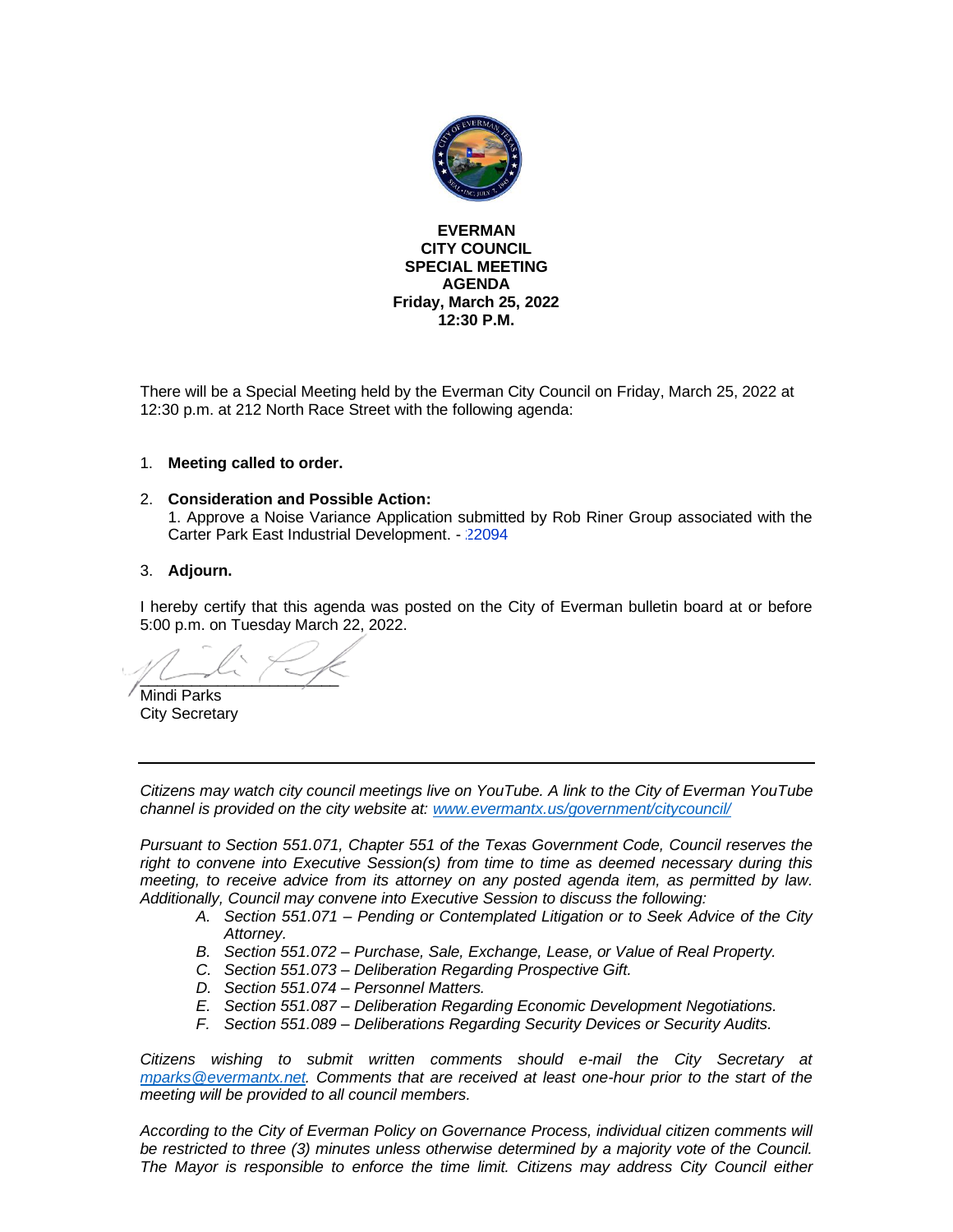*during the Citizen Comments portion of the meeting or during deliberation of a listed agenda item. City Council is only permitted by law to discuss items that are listed on the agenda. Citizens wishing to make comments should notify the City Secretary as soon as possible.* 

*City Hall is wheelchair accessible. Parking spaces for disabled citizens are available. Requests*  for sign interpretative services must be made 48 hours prior to the meeting. *arrangements, call 817.293.0525 or TDD 1.800.RELAY TX, 1.800.735.2989.*